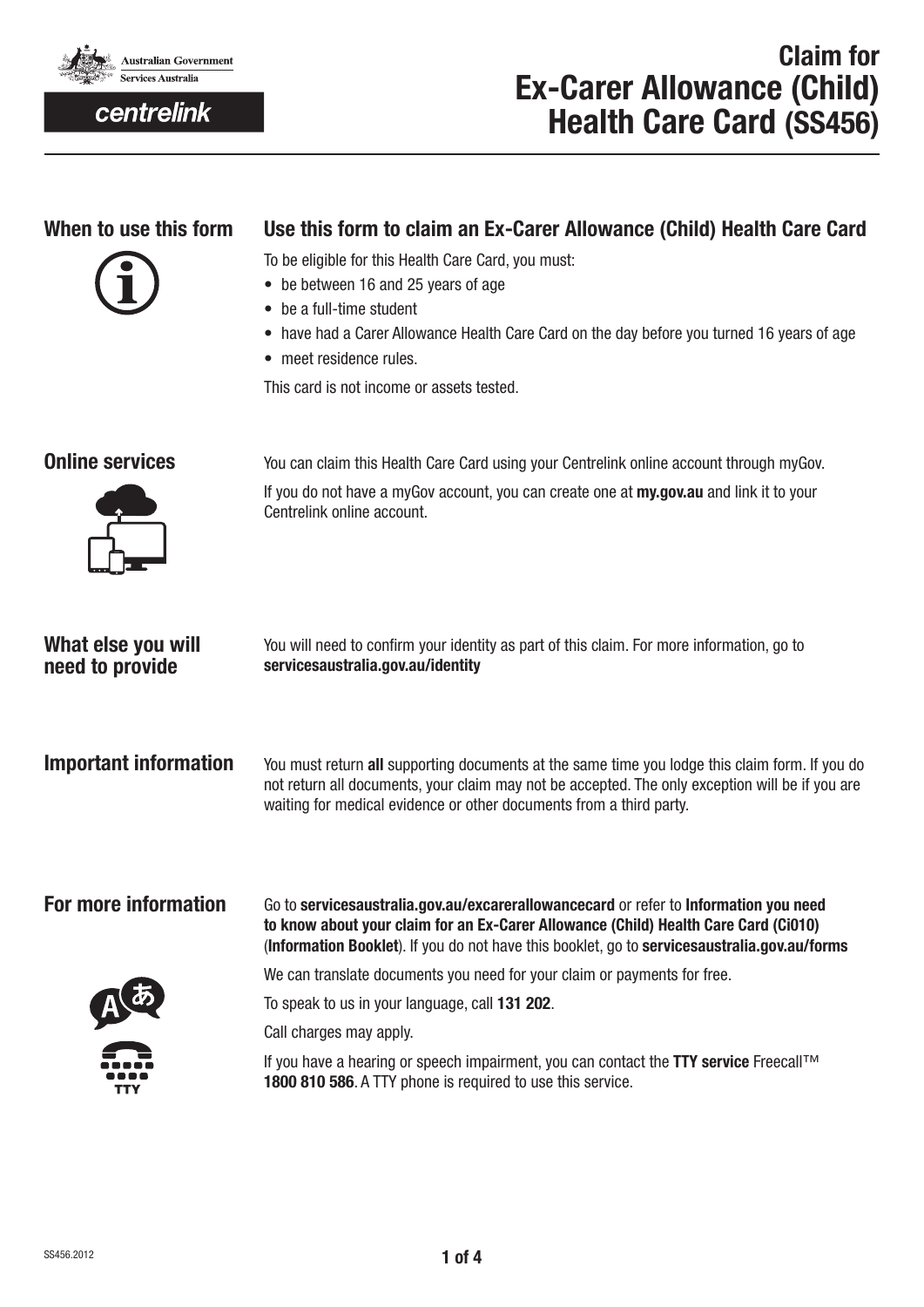

**Instructions**

# centrelink

# **Claim for Ex-Carer Allowance (Child) Health Care Card (SS456)**

#### **Filling in this form**

You can complete this form on your computer, print and sign it. If you have a printed form:

- Use black or blue pen.
- Print in BLOCK LETTERS.
- Where you see a box like this **F** Go to 1 skip to the question number shown.

### **About YOU**

**1** Do you need an interpreter when dealing with us? This includes an interpreter for people who have a hearing or speech impairment.



- **2** What is your preferred spoken language?
- **3** What is your preferred written language?
- **4** Are you a full-time student?

No

Yes

No

You will not be entitled to **this** Health Care Card. .<br>Stol Go to **www.servicesaustralia.gov.au/paymentfinder**

| ∙ Give details below            |  |  |  |  |  |  |  |  |
|---------------------------------|--|--|--|--|--|--|--|--|
| Unique Student Identifier (USI) |  |  |  |  |  |  |  |  |
|                                 |  |  |  |  |  |  |  |  |
|                                 |  |  |  |  |  |  |  |  |

**5** On the day before you turned 16 years of age, was your parent/carer in receipt of a Carer Allowance Health Care Card on your behalf?



*Go to next question* Yes<sup>[</sup>

**6** Your Centrelink Reference Number (if known)



| Your name                                                                            |
|--------------------------------------------------------------------------------------|
| Family name                                                                          |
| First given name                                                                     |
| Second given name                                                                    |
| Your date of birth                                                                   |
| 1<br>1                                                                               |
| Has your address changed since you last told us?<br>$\mathsf{No}$ $\bullet$ Go to 12 |
| $Yes \rightarrow Go$ to next question                                                |
| Your permanent address                                                               |
|                                                                                      |
| Postcode                                                                             |

**11**

| Postcode |  |
|----------|--|
|          |  |

**12 Read** this before answering the following question.

Providing a mobile phone number or an email address means you may receive SMS or emails from us. To read the terms and conditions, go to **servicesaustralia.gov.au/em** 

Your contact details

|       | Home phone number $ $ (  |  |      |     |
|-------|--------------------------|--|------|-----|
|       | Is this a silent number? |  | No I | Yes |
|       | Mobile phone number      |  |      |     |
|       | Is this a silent number? |  | No l | Yes |
| Email |                          |  |      |     |
|       |                          |  |      |     |



CLK0SS456 2012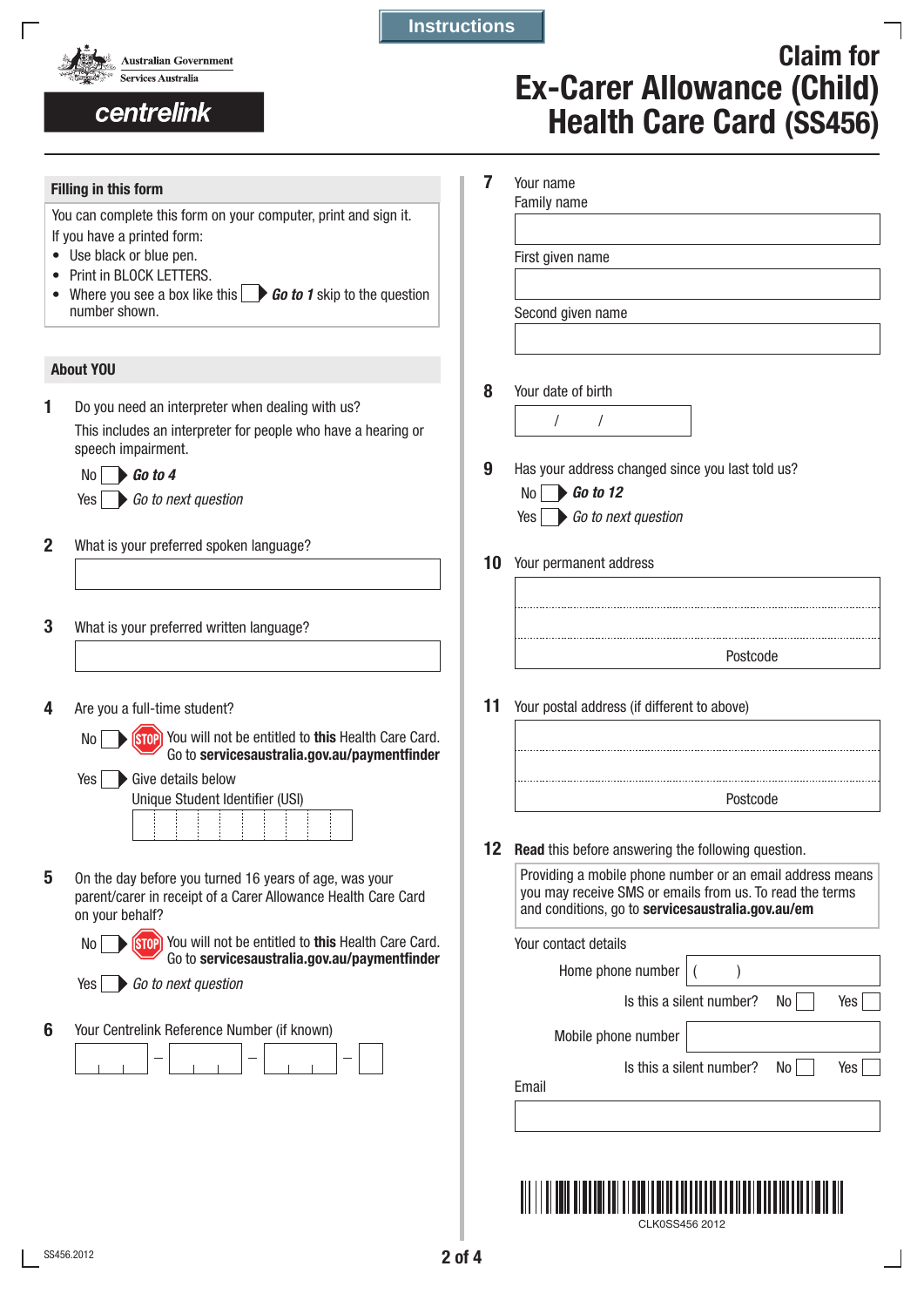| 13 | <b>Read</b> this before answering the following question.                                                                                                                                                           |    | <b>About your PARENT/CARER</b>                                                                                                       |  |  |  |  |
|----|---------------------------------------------------------------------------------------------------------------------------------------------------------------------------------------------------------------------|----|--------------------------------------------------------------------------------------------------------------------------------------|--|--|--|--|
|    | This question is voluntary and will not affect your Health<br>Care Card. If you do answer, the information will help us to<br>continue to improve services to Aboriginal and Torres Strait<br>Islander Australians. | 18 | Parent/Carer's Centrelink Reference Number (if known)                                                                                |  |  |  |  |
|    | Are you of Aboriginal or Torres Strait Islander Australian<br>descent?                                                                                                                                              | 19 | Give details below of the parent/carer who received a Carer                                                                          |  |  |  |  |
|    | If you are of both Aboriginal and Torres Strait Islander Australian<br>descent, tick both 'Yes' boxes.                                                                                                              |    | Allowance Health Care Card on your behalf<br>Family name                                                                             |  |  |  |  |
|    | No<br>Yes - Aboriginal Australian                                                                                                                                                                                   |    |                                                                                                                                      |  |  |  |  |
|    | Yes - Torres Strait Islander Australian                                                                                                                                                                             |    | First given name                                                                                                                     |  |  |  |  |
| 14 | <b>Read</b> this before answering the following question.                                                                                                                                                           |    | Second given name                                                                                                                    |  |  |  |  |
|    | This question is voluntary and will not affect your Health<br>Care Card. If you do answer, the information will help us to<br>continue to improve services to people of Australian South<br>Sea Islander descent.   |    |                                                                                                                                      |  |  |  |  |
|    | Australian South Sea Islanders are the descendants of<br>Pacific Islander labourers brought from the Western Pacific<br>in the 19th Century.<br>Are you of Australian South Sea Islander descent?                   |    | <b>Checklist</b>                                                                                                                     |  |  |  |  |
|    |                                                                                                                                                                                                                     |    | Which of the following forms or documents are you providing<br>20<br>with this form?                                                 |  |  |  |  |
|    | No<br>Yes                                                                                                                                                                                                           |    | Where you are asked to supply documents, provide original<br>documents.                                                              |  |  |  |  |
| 15 | Do you want to authorise another person or organisation to                                                                                                                                                          |    | If you are not sure, check the question to see if you should<br>provide the documents.                                               |  |  |  |  |
|    | make enquires, get payments and/or act on your behalf?                                                                                                                                                              |    | <b>Tick all that apply</b>                                                                                                           |  |  |  |  |
|    | Go to next question<br>No                                                                                                                                                                                           |    | Confirmation of identity                                                                                                             |  |  |  |  |
|    | Yes<br>You will need to complete and return an<br>Authorising a person or organisation to<br>enquire or act on your behalf (SS313) form.<br>If you do not have this form or want more                               |    | You will need to confirm your identity as part of<br>this claim.<br>For more information, go to<br>servicesaustralia.gov.au/identity |  |  |  |  |
|    | information about nominee arrangements,<br>go to servicesaustralia.gov.au/nominees                                                                                                                                  |    | Authorising a person or organisation to enquire or act<br>on your behalf (SS313) form<br>(if you answered Yes at question 15)        |  |  |  |  |
| 16 | What country are you currently living in?                                                                                                                                                                           |    |                                                                                                                                      |  |  |  |  |
|    | The country of residence is where you normally live on a<br>long term basis.                                                                                                                                        |    | Evidence of medical treatment<br>(if you answered yes at question 17)                                                                |  |  |  |  |
|    | Go to next question<br>Australia                                                                                                                                                                                    |    |                                                                                                                                      |  |  |  |  |
|    | Country of residence<br>Other                                                                                                                                                                                       |    |                                                                                                                                      |  |  |  |  |
|    |                                                                                                                                                                                                                     |    |                                                                                                                                      |  |  |  |  |
| 17 | <b>Read</b> this before answering the following question.<br>If medical treatment has been received before you claim this                                                                                           |    |                                                                                                                                      |  |  |  |  |
|    | card, your claim may be able to be back-dated.<br>For more information, read the Information Booklet. If you do<br>not have this booklet, go to servicesaustralia.gov.au/forms                                      |    |                                                                                                                                      |  |  |  |  |
|    |                                                                                                                                                                                                                     |    |                                                                                                                                      |  |  |  |  |
|    | Do you want this claim back-dated due to medical treatment?                                                                                                                                                         |    |                                                                                                                                      |  |  |  |  |
|    | Go to next question<br>No                                                                                                                                                                                           |    |                                                                                                                                      |  |  |  |  |
|    | Yes<br>You will need to provide evidence of the date<br>and type of medical treatment received.                                                                                                                     |    |                                                                                                                                      |  |  |  |  |

 $\overline{\phantom{a}}$ 

 $\overline{\phantom{a}}$